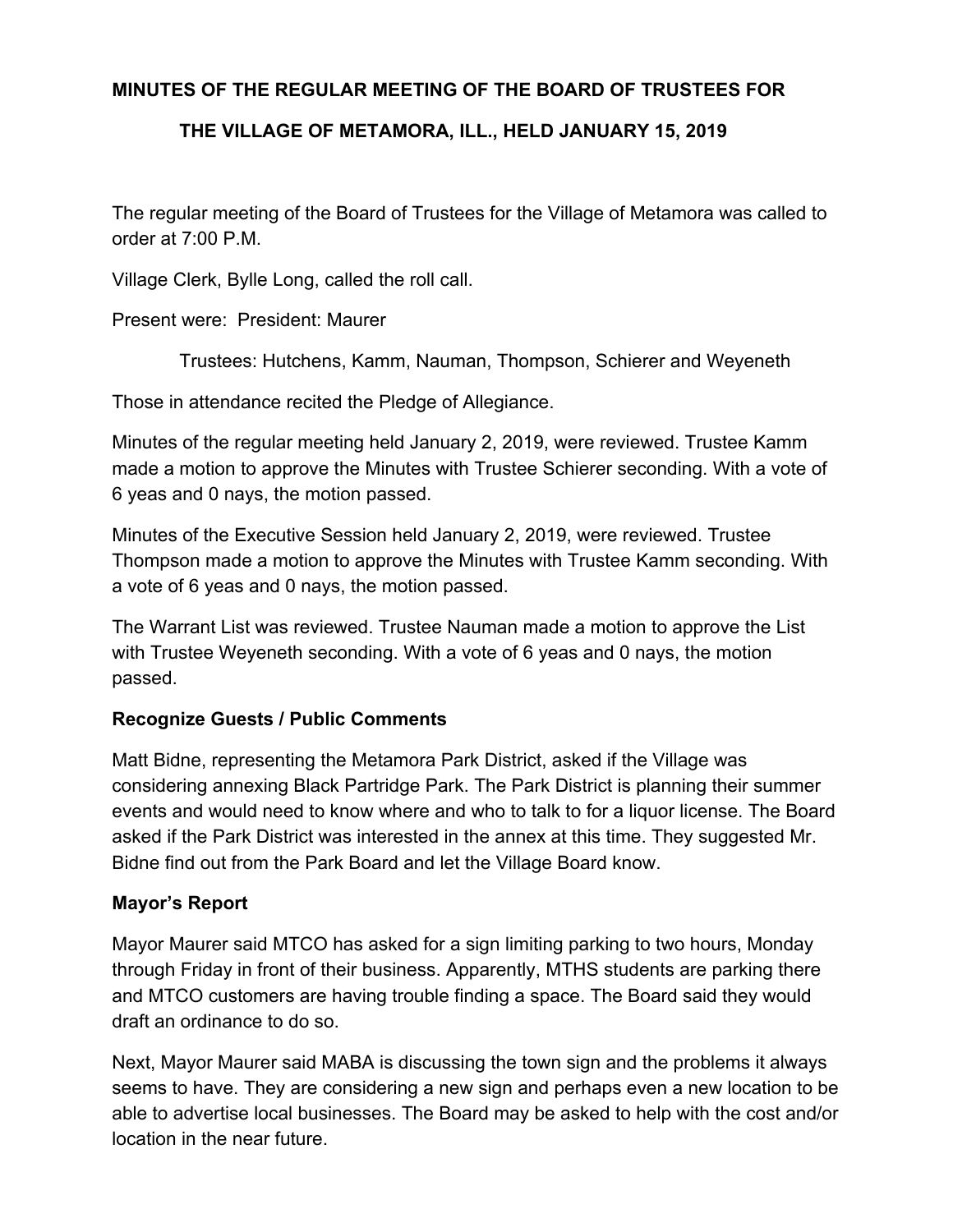Mayor Maurer then spoke of the characteristics the Board is looking for in the person to be hired as police chief for the Village. He explained the factors important in determining who will be the best candidates and final choice for the position. He announced a Special Meeting has been scheduled for Thursday night, January 17, 2019, at 7:00 P.M., to take the vote, approve the contract, introduce and swear in the new police chief for Metamora. The agenda has been posted on the window of the Village Hall and is also on the website. If no decision has been made by then, the meeting will be cancelled.

# **Attorney's Report**

Attorney Brunton gave the following updates:

- 1. Sara's True Value Property Deed is recorded and property tax exemption certificate has been issued.
- Mayor Maurer stated that he has shown the property and the people are interested in purchasing property, but the Village needs to get it appraised as soon as possible.
	- 2. Mt. Vernon Commercial Strip Center Property owner is working on corrections of noted violations and staying in contact with J.Jones and Fire Chief Sluga to clarify issues.
	- 3. Referendum to Move to Non-Partisan Elections Ordinance approved at December 18<sup>th</sup> meeting authorizing submission of proposition to electors of the Village on question of whether the elected positions of Village President, Clerk and Trustees should be elected in non-partisan elections is ready for passage; certified Referendum Ordinance has been filed with Woodford County.
	- 4. Police Chief Position Employment contract has been prepared for new Police Chief and presented to Mayor Maurer.

# **Engineer's Report**

Bob Kolhaus reported on the following:

- 1. RLF Funding Program and Watermain Project Waiting on approval from DCEO to proceed with required Environmental Review and Engineering Procurement. Need official notice from DCEO before design can begin but still hopeful for construction in 2019.
- 2. North WWTP USEPA Compliance. USEPA has accepted sampling plan for management of sampling springtime startup. With minor operations startup and sampling changes should meet standards. Meeting with Jason and Zach to review plan.

# **Treasurer's Report**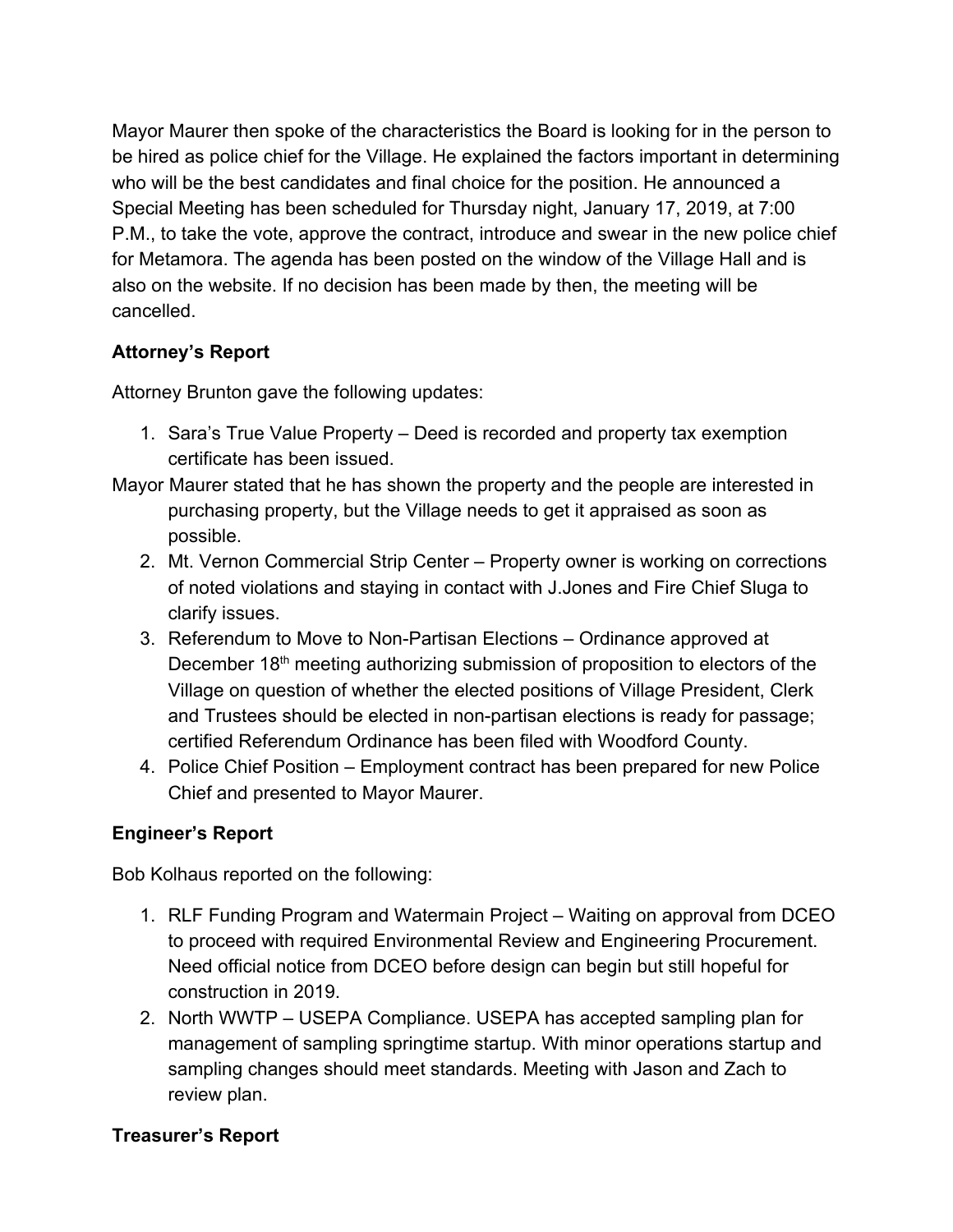Treasurer Garber gave the following report:

## CASH BALANCES

Cash balances as of December 31, 2018, decreased \$200,779 about a 4.39% decrease from November 30, 2018.

#### MAJOR RECEIPTS

| State of Illinois - Total Taxes | \$71,713  |
|---------------------------------|-----------|
| <b>MAJOR DISBURSEMENTS</b>      |           |
| <b>Brenntag Mid-South</b>       | \$10,978  |
| <b>IFPA</b>                     | \$28,171  |
| Steffens 3-D Construction       | \$201,988 |
|                                 |           |

### INVESTMENTS

The Money Market at Commerce Bank earned an interest rate of .85% on December 31, 2018. Investments at Goodfield State Bank; the Money Sweep Account earned an interest rate of 1% and the Money Market earned an interest rate of .05% on December 31, 2018.

## OTHER

The Water & Sewer Checking Account at Commerce Bank became compromised in December 2018 and was closed in January 2019. Commerce Bank detected two fraudulent checks and returned them the next day. The check made payable to IEPA in November was intercepted somewhere along the line and the payee was changed. The account information obtained from that check must have been used to forge a check earlier in December. Both checks seem to have been deposited by the same person. Investigations are ongoing.

## **Public Works Department**

Trustee Nauman said the street department worked very hard on the snow removal and did a very good job.

#### **Police/Fire/ESD**

Fire Chief Sluga addressed the Board saying in the past the Village had donated \$500 to the Fireman's Ball, which is held every two years. This year it is February  $9<sup>th</sup>$  at The FIELDS. He was asking if the Village would be willing to donate again this year.